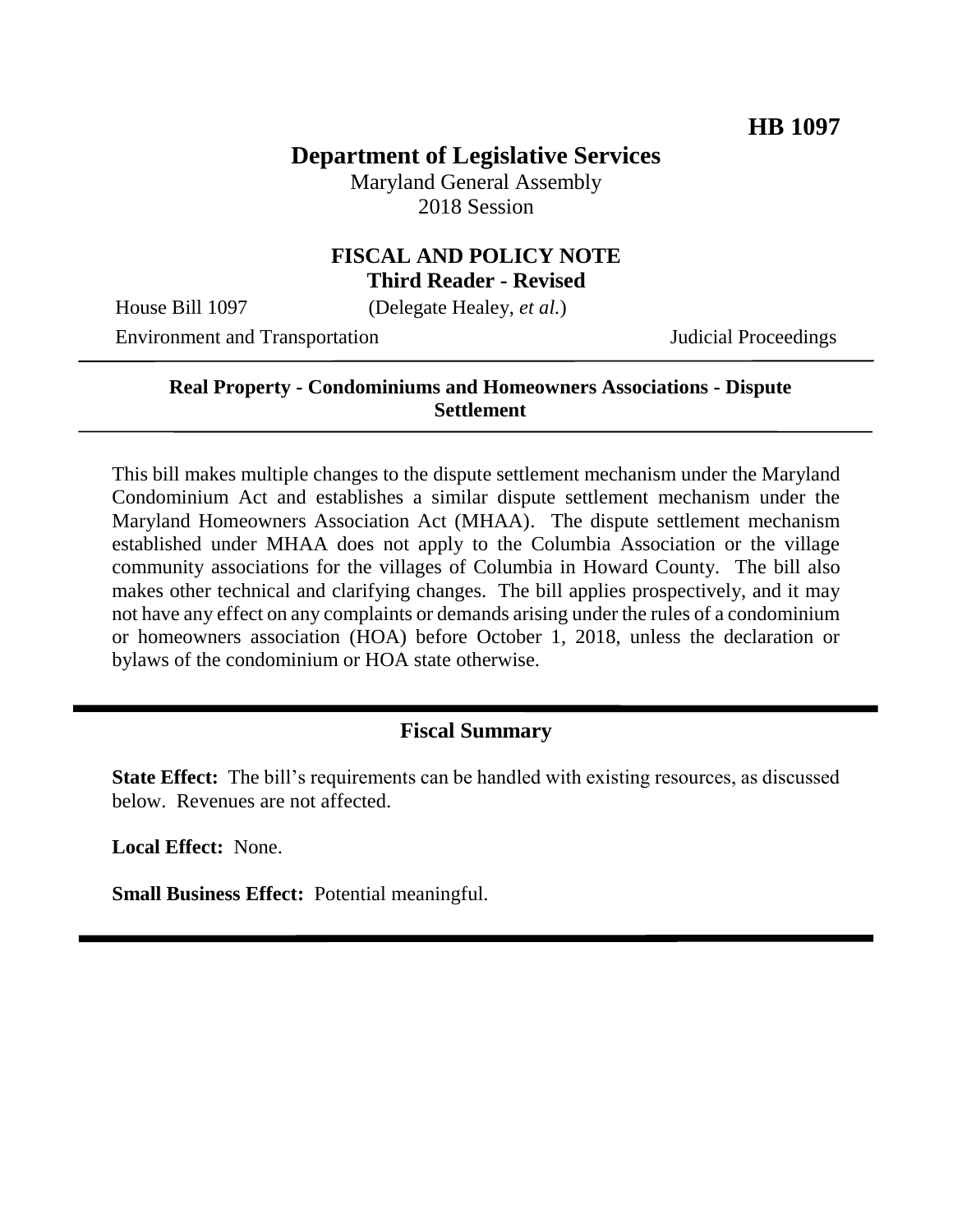## **Analysis**

#### **Bill Summary/Current Law:**

#### *Condominiums*

Generally, the bill requires the council of unit owners or board of directors of a condominium to *provide*, rather than *serve*, specified documents. A notice related to an allegation of a violation must contain a statement informing an alleged violator of his or her right to *request a hearing*, rather than *notice of a hearing*. The bill specifies that the notice must include the procedures for requesting a hearing, at which the alleged violator may produce any statement, evidence, or witnesses on behalf of the alleged violator.

The bill specifies that, if the alleged violator requests a hearing within the period of time specified in the notice, the board must provide the alleged violator with written notice of the time and place of the hearing, which time may not be less than 10 days after the date the request for a hearing was provided. The bill specifies that, if the alleged violator does not request a hearing within the period of time specified in the notice, the board, at the next meeting, must deliberate as to whether the violation occurred and decide whether a sanction is appropriate for the violation.

#### *Homeowners Associations*

Current law does not specify a dispute settlement mechanism for HOAs.

The bill establishes such a mechanism. It prohibits a board of directors or other governing body of an HOA from imposing a fine, suspending voting, or infringing on any other right of a lot owner or other occupant for violations of rules unless a written demand to cease and desist from an alleged violation has been provided to the alleged violator. The demand must include (1) the alleged violation; (2) the action required to abate the violation; and (3) a period of time of at least 10 days during which the violation may be abated without further sanction.

Within 12 months of the demand, if the violation continues or if the same rule is violated again, the board must provide the alleged violator with a written notice of the alleged violator's right to request a hearing to be held by the board in executive session. The notice must contain (1) the nature of the alleged violation; (2) the procedures for requesting a hearing; (3) the period of time for requesting a hearing, which may not be less than 10 days from the giving of the notice; and (4) the proposed sanction.

HB 1097/ Page 2 If the alleged violator requests a hearing, the board must provide the alleged violator with a written notice of the time and place of the hearing, which time may not be less than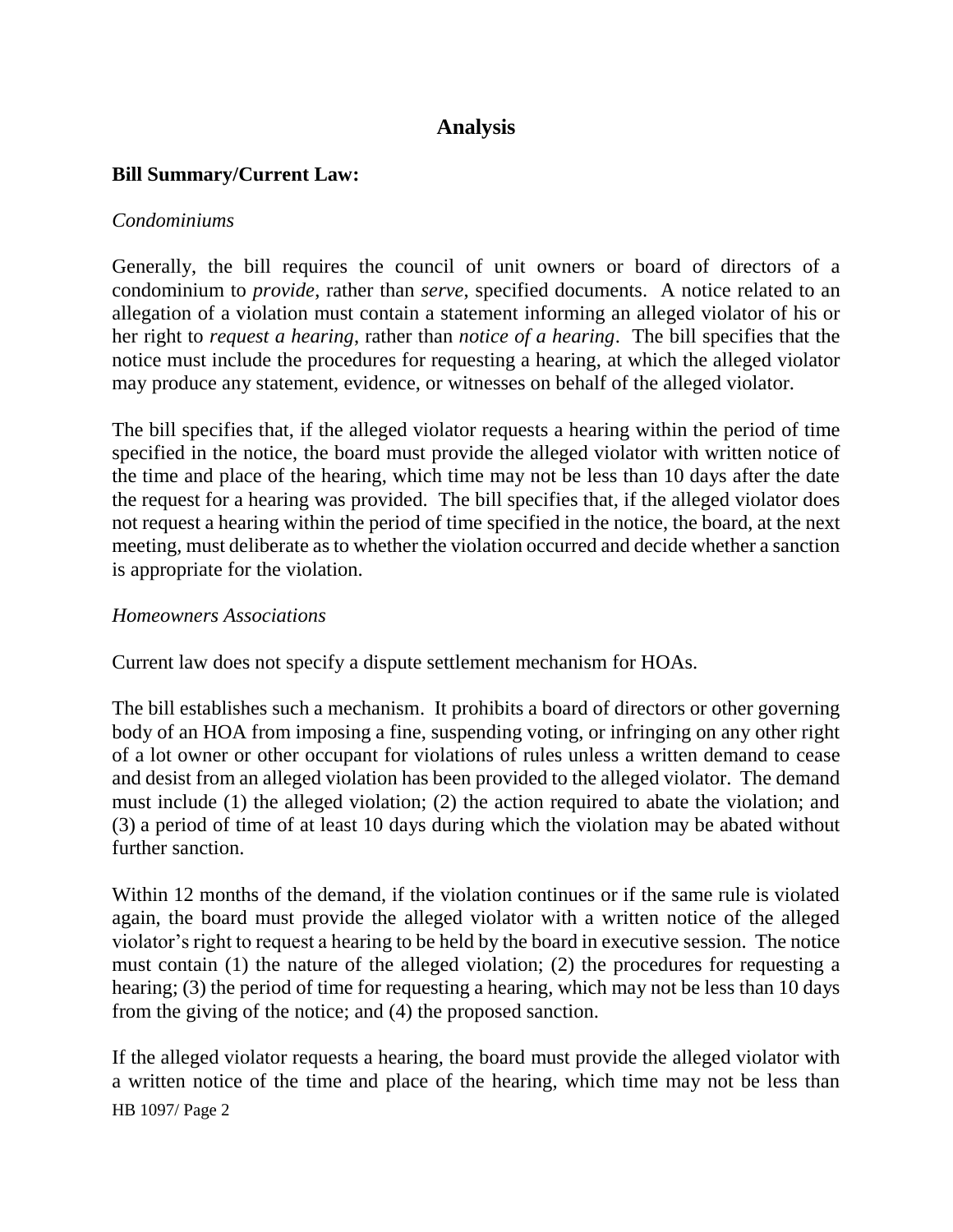10 days after the date of the request for a hearing. At the hearing, the alleged violator may produce any statement, evidence, or witnesses on behalf of the alleged violator and has the right to present evidence and cross-examine witnesses.

The hearing must be held in executive session and give the alleged violator a reasonable opportunity to be heard. Prior to any sanction taking effect, proof of notice must be entered in the minutes of the meeting. The notice requirement must be considered satisfied (1) if a copy of the notice along with a statement of the date and manner of providing the notice is entered in the minutes by the officer or director who provided the notice or (2) the alleged violator appears at the meeting. The minutes of the meeting must also contain the results of the hearing and the details of any sanction imposed.

If the alleged violator does not request a hearing, the board, at the next meeting, must deliberate as to whether the violation occurred and decide whether a sanction is appropriate for the violation. An alleged violator may appeal a decision in court. If a lot owner fails to comply with the provisions of MHAA, the declaration, or bylaws, or a governing body's decision made pursuant to the dispute settlement procedures, the lot owner may be sued for damages or for injunctive relief by the council of lot owners or by any other lot owner. Reasonable attorney's fees may be awarded by the court to the prevailing party.

Generally, the failure of the board of directors or other governing body to enforce a provision of MHAA, the declaration, or bylaws on any occasion is not a waiver of the right to enforce the dispute settlement provision on any other occasion.

**Background:** For 2017, Secretary of State registration records show that there are 2,875 condominium regimes statewide, and the State Department of Assessments and Taxation, which maintains assessment records based on class of property, reports that there are 225,947 condominium units. The Foundation for Community Association Research estimated that there were 6,700 community associations in the State in 2016. For more information about condominiums and HOAs, which are broadly referred to as common ownership communities, see the **Appendix – Common Ownership Communities**.

**State Expenditures:** Any increase in the workload of the District Court as a result of an increase in the number of proceedings is expected to be minimal and can likely be handled with existing resources. The Office of the Attorney General, Consumer Protection Division, can handle the bill's requirements with existing resources.

**Small Business Effect:** Condominiums that are considered small businesses may realize administrative efficiencies related to the bill's dispute settlement procedures. However, HOAs that are considered small businesses may face an additional administrative burden if the requirements of the bill are more onerous than any other dispute settlement mechanism or procedure established in the HOA declaration or bylaws.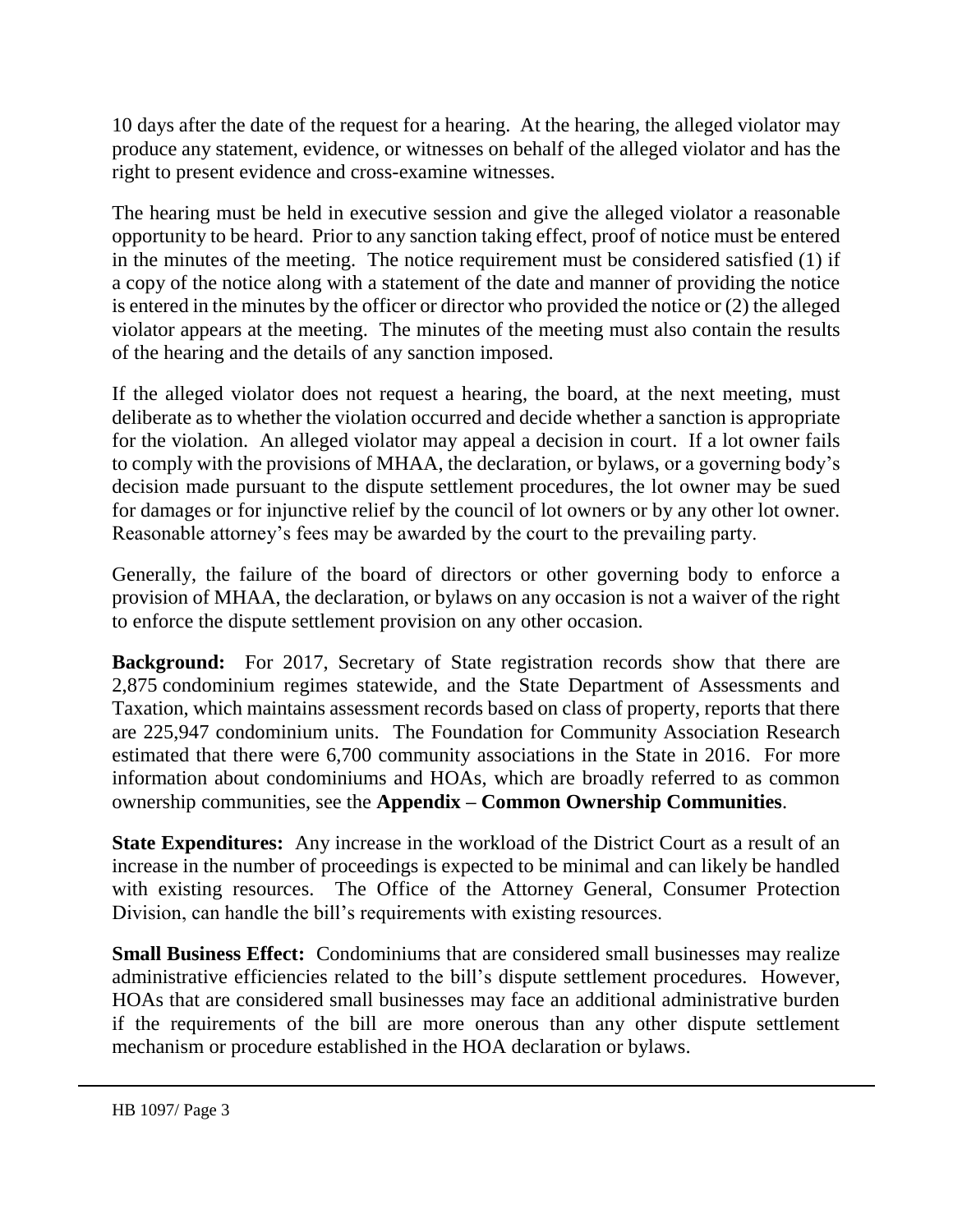## **Additional Information**

**Prior Introductions:** None.

**Cross File:** SB 931 (Senator Benson) - Judicial Proceedings.

**Information Source(s):** Secretary of State; State Department of Assessments and Taxation; Judiciary (Administrative Office of the Courts); Foundation for Community Association Research; Office of the Attorney General (Consumer Protection Division); Department of Legislative Services

| <b>Fiscal Note History:</b> | First Reader - February 25, 2018        |
|-----------------------------|-----------------------------------------|
| mm/kdm                      | Third Reader - March 22, 2018           |
|                             | Revised - Amendment(s) - March 22, 2018 |

Analysis by: Nathan W. McCurdy Direct Inquiries to:

(410) 946-5510 (301) 970-5510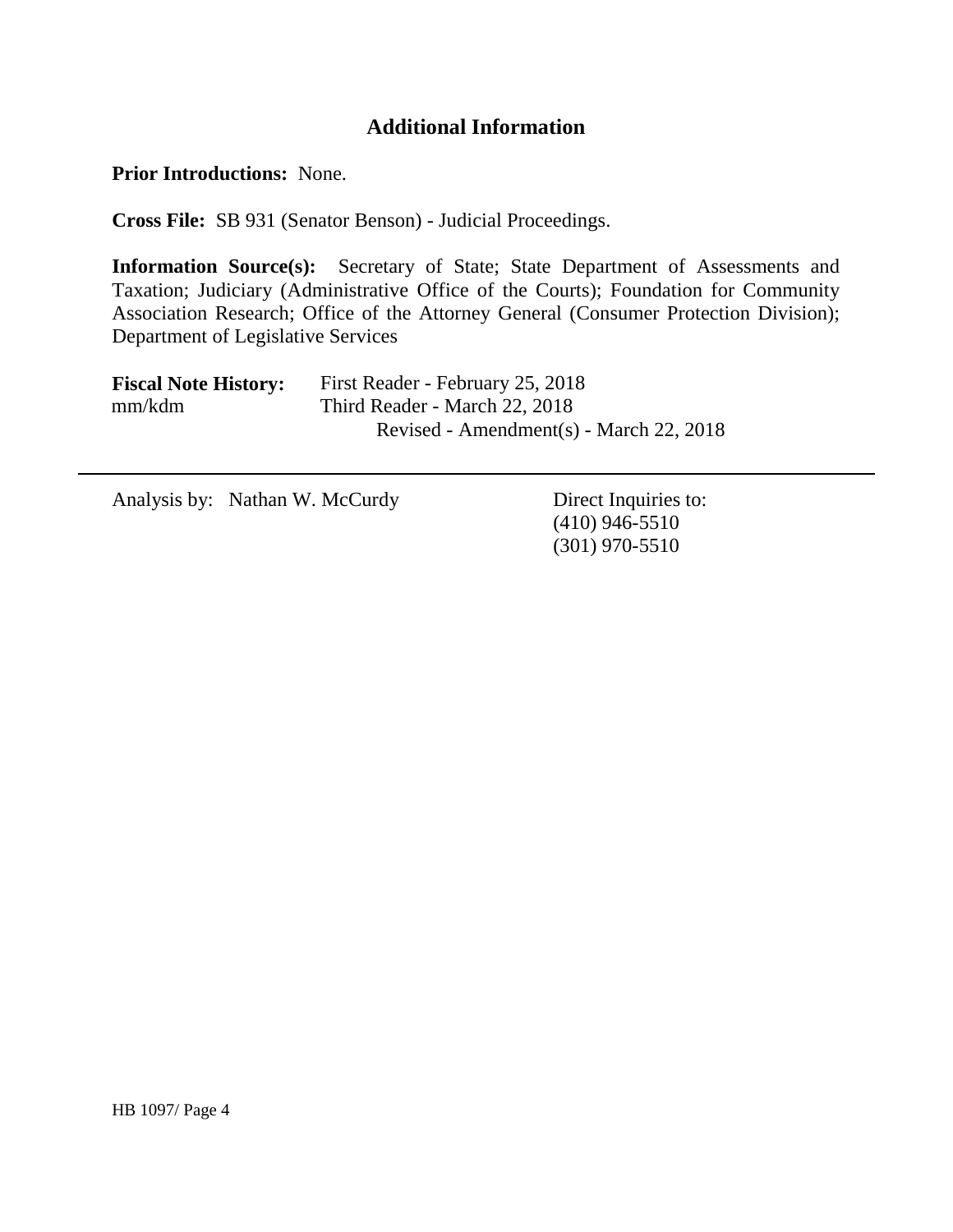## **Appendix – Common Ownership Communities**

When a person purchases a single-family home, condominium, or an interest in a cooperative housing corporation, he or she may also be required to join an association of owners, which is intended to act in the common interests of all the homeowners, condominium unit owners, or cooperative owners in the community. Collectively, these associations are often referred to as common ownership communities (COCs). In Maryland, a growing number of newly constructed or newly converted residences are located in some form of a COC.

The affairs of a condominium are governed by a council of unit owners, which comprises all unit owners. Among other powers, the council of unit owners has the power to impose assessments on the unit owners to pay common expenses. A council of unit owners may delegate its powers to a board of directors, officers, or a managing agent. Condominiums are governed under Title 11 of the Real Property Article.

Many new housing developments are subject to a homeowners association (HOA) that is created by a governing document and has the authority to impose mandatory fees on lots in the development in connection with the provision of services or for the benefit of the lots, the lot owners, or the common areas. HOAs are governed under Title 11B of the Real Property Article.

A cooperative housing corporation or "cooperative" is a corporation that owns real property. A resident of a cooperative does not own his or her unit; rather, the person owns an interest in the corporation, which leases the unit to the person for residential use. Cooperatives are governed by the laws in Title 5, Subtitle 6B of the Corporations and Associations Article.

Condominiums and HOAs may be authorized by their governing documents to impose liens on units or lots to collect unpaid assessments or fees. In a cooperative, the governing documents usually provide for the collection of delinquent fees, and evictions for unpaid fees are generally pursued by way of a landlord-tenant action.

Since registration of the various COCs is not required statewide, the exact number of COCs in Maryland is unknown. However, public offering statements for condominium regimes are required by law to be registered with the Secretary of State (SOS). Statewide for 2017, the SOS registration records show that there are 2,875 condominium regimes, and the State Department of Assessments and Taxation, which maintains assessment records based on class of property, reports that there are 225,947 condominium units. The Foundation for Community Association Research estimated that there were 6,700 community associations in the State in 2016.

HB 1097/ Page 5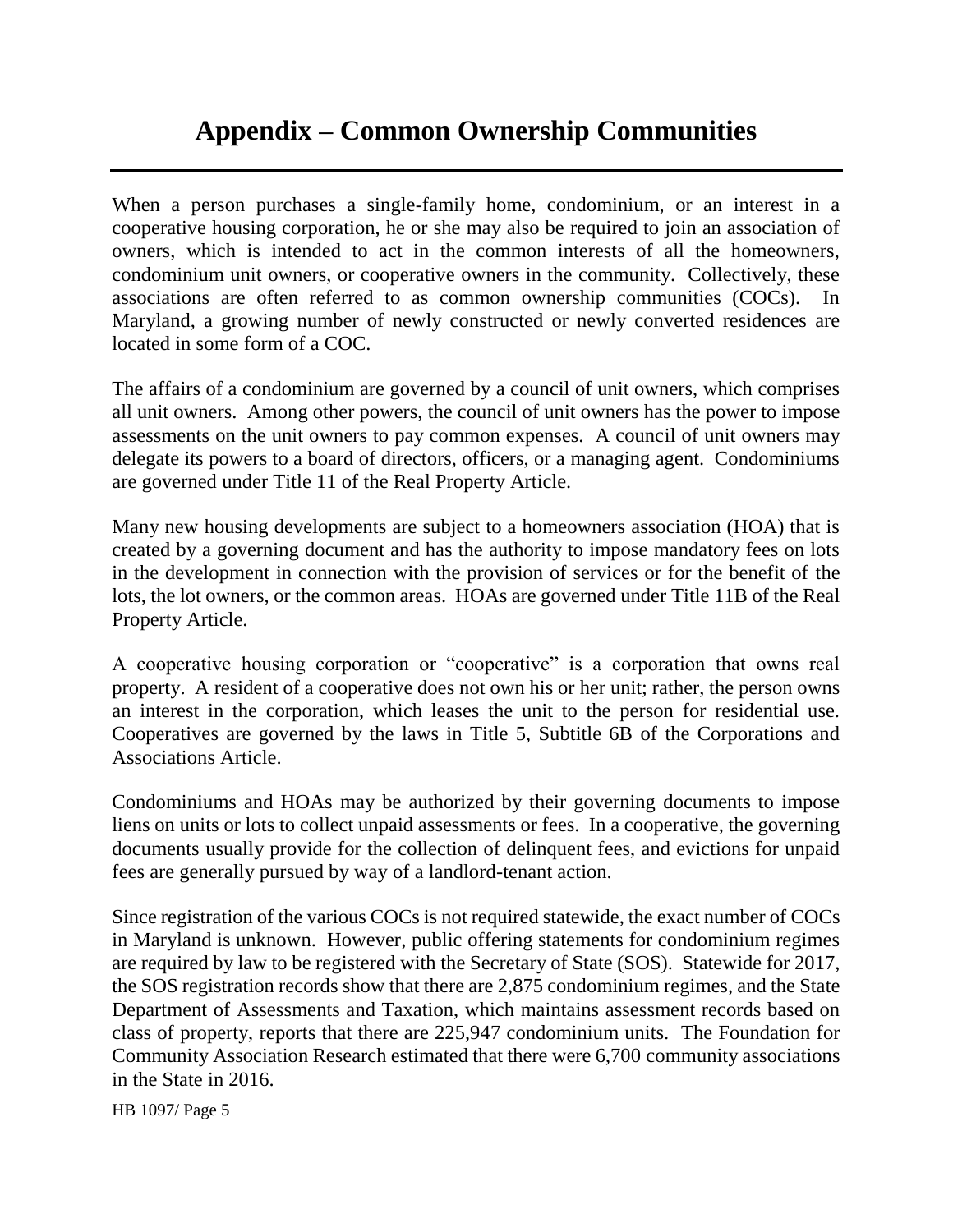#### *Task Force on Common Ownership Communities*

With a growing number of Marylanders residing in COCs, and evidence that some COCs had issues with governance, dispute resolution, and financial stability, the General Assembly created the Task Force on Common Ownership Communities in 2005 (Chapter 469 of 2005). The issues addressed by the task force included the education and training needs of COC boards and prospective buyers, availability of alternative dispute resolution services, special considerations of aging COCs, collection of assessments, and resale of homes within COCs. The task force met 10 times, held five public hearings, and submitted its final report in December 2006. The report's findings and recommendations have served, in subsequent years, as the basis for numerous pieces of legislation intended to improve the operation of COCs. This legislation, enacted from 2007 through 2017:

- authorized a group of three or more unit or lot owners in a condominium or HOA to petition a circuit court to appoint a receiver in specified situations frequently found in aging communities (Chapter 321 of 2007);
- gave the Consumer Protection Division within the Office of the Attorney General increased authority over violations of the Maryland Homeowners Association Act (Chapter 593 of 2007);
- eased restrictions on the ability of condominiums and HOAs to amend their governing documents (Chapters 144 and 145 of 2008 and Chapter 480 of 2017);
- strengthened the transition process from developer to the governing body of a condominium or HOA by allowing the governing body to terminate specified contracts and requiring the developer to provide specified documents (Chapters 95 and 96 of 2009);
- required the governing body of a COC to purchase fidelity insurance or a fidelity bond covering various acts of malfeasance by COC officers, directors, and other specified employees and agents (Chapters 77 and 78 of 2009 and Chapter 615 of 2010);
- granted priority to a specified portion of a lien of a condominium or HOA over the claim of a holder of a first mortgage or first deed of trust in the event of a foreclosure on a unit or lot (Chapter 387 of 2011);
- limited the amount of damages for which the governing body of a condominium or HOA may foreclose on a lien against a unit owner or lot owner (Chapters 448 and 449 of 2013);

HB 1097/ Page 6